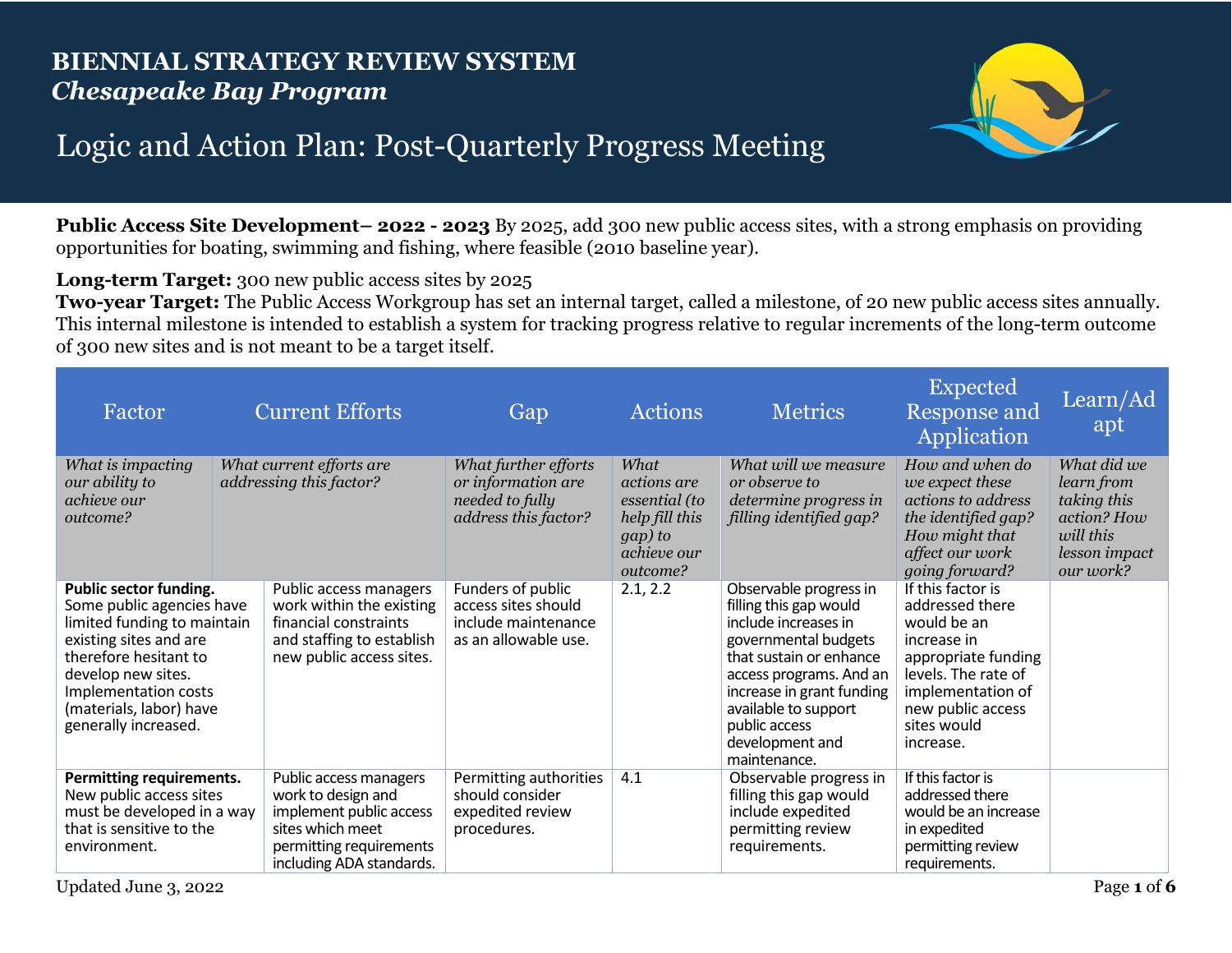| Universal accessibility.<br>Access site managers need<br>to comply with federal<br>regulations around<br>accessibility. Early planning<br>is important to construct<br>facilities, so they are<br>accessible to persons with<br>disabilities.                                                                                                                                                                                            | Public access managers<br>work to design and<br>implement public<br>access sites which meet<br>permitting<br>requirements.                                                                                 | Continued early<br>planning is required<br>to construct facilities<br>in a way that allow<br>them to be accessible<br>to persons with<br>disabilities. Additional<br>resources and staff<br>could increase the<br>capacity necessary to<br>build new sites. | 4.1      | Observable progress<br>toward filling this gap<br>would include<br>developing new public<br>access sites that are<br>universally accessible.                                                                                                                                | If this factor is<br>addressed there<br>would be more<br>resources and staff<br>available to ensure<br>all public access<br>sites are universally<br>accessible.                            |
|------------------------------------------------------------------------------------------------------------------------------------------------------------------------------------------------------------------------------------------------------------------------------------------------------------------------------------------------------------------------------------------------------------------------------------------|------------------------------------------------------------------------------------------------------------------------------------------------------------------------------------------------------------|-------------------------------------------------------------------------------------------------------------------------------------------------------------------------------------------------------------------------------------------------------------|----------|-----------------------------------------------------------------------------------------------------------------------------------------------------------------------------------------------------------------------------------------------------------------------------|---------------------------------------------------------------------------------------------------------------------------------------------------------------------------------------------|
| Local government capacity.<br>Capacity to fund new sites,<br>maintain existing sites is<br>limited. Grant funds cannot<br>be used for maintenance.<br>There are concerns around<br>liability that make local<br>governments hesitant to<br>implement new sites.                                                                                                                                                                          | Public access managers<br>work within the existing<br>financial constraints<br>and staffing to establish<br>new public access sites.                                                                       | Grant funds should<br>include maintenance<br>as an allowable use to<br>provide local<br>governments with<br>the funds necessary<br>to maintain existing<br>sites.                                                                                           | 2.1, 2.2 | Observable progress<br>toward filling this gap<br>would include increases<br>in governmental<br>budgets that sustain or<br>enhance access<br>programs. And an<br>increase in grant<br>funding available to<br>support public access<br>site development and<br>maintenance. | If this factor is<br>addressed there<br>would be an<br>increase in<br>appropriate funding<br>levels. The rate of<br>implementation of<br>new public access<br>sites would<br>increase.      |
| Over usage. The surge in<br>public access usage<br>associated with the COVID-<br>19 pandemic revealed that<br>current levels of public<br>access are insufficient.<br>Conflicts among users can<br>arise when a site is<br>designated, or perceived to<br>be designated, for one use<br>but is used in other ways. As<br>news of real or perceived<br>conflicts spread, the<br>development of access sites<br>can become more difficult. | When possible, public<br>access managers work<br>to build more sites to<br>spread out crowds and<br>renovate sites that<br>have been degraded<br>from overuse.                                             | Additional funding to<br>make the<br>implementation of<br>more public access<br>sites possible.<br>Awareness<br>campaigns, as<br>appropriate, to<br>address varying<br>recreation uses.                                                                     | 3.1, 3.2 | Observable progress<br>toward this gap would<br>include more public<br>access sites to spread<br>out users and offer<br>choice for use.                                                                                                                                     | If this factor is<br>addressed there<br>would be an<br>increase in the<br>number of public<br>access sites and<br>more manageable<br>crowds at existing<br>sites.                           |
| Climate change. Public<br>access managers are<br>already adjusting planning<br>and implementation to<br>address the consequences<br>of climate change. This will<br>continue to influence the<br>development of new public<br>access sites.                                                                                                                                                                                              | Public access site<br>managers are already<br>changing the design and<br>implementation of<br>public access sites to<br>address the<br>consequences of climate<br>change (ex. materials<br>and placement). | Continuation of<br>design and<br>implementation that<br>is sensitive to the<br>realities of climate<br>change.                                                                                                                                              | 4.4      | Observable progress<br>toward this gap would<br>be an increased<br>number of public<br>access sites that are<br>purposefully designed<br>to be climate resilient.                                                                                                           | Some consequences<br>of climate change<br>will be inevitable in<br>the short term. The<br>best we can address<br>this factor is to use<br>best practices when<br>implementing new<br>sites. |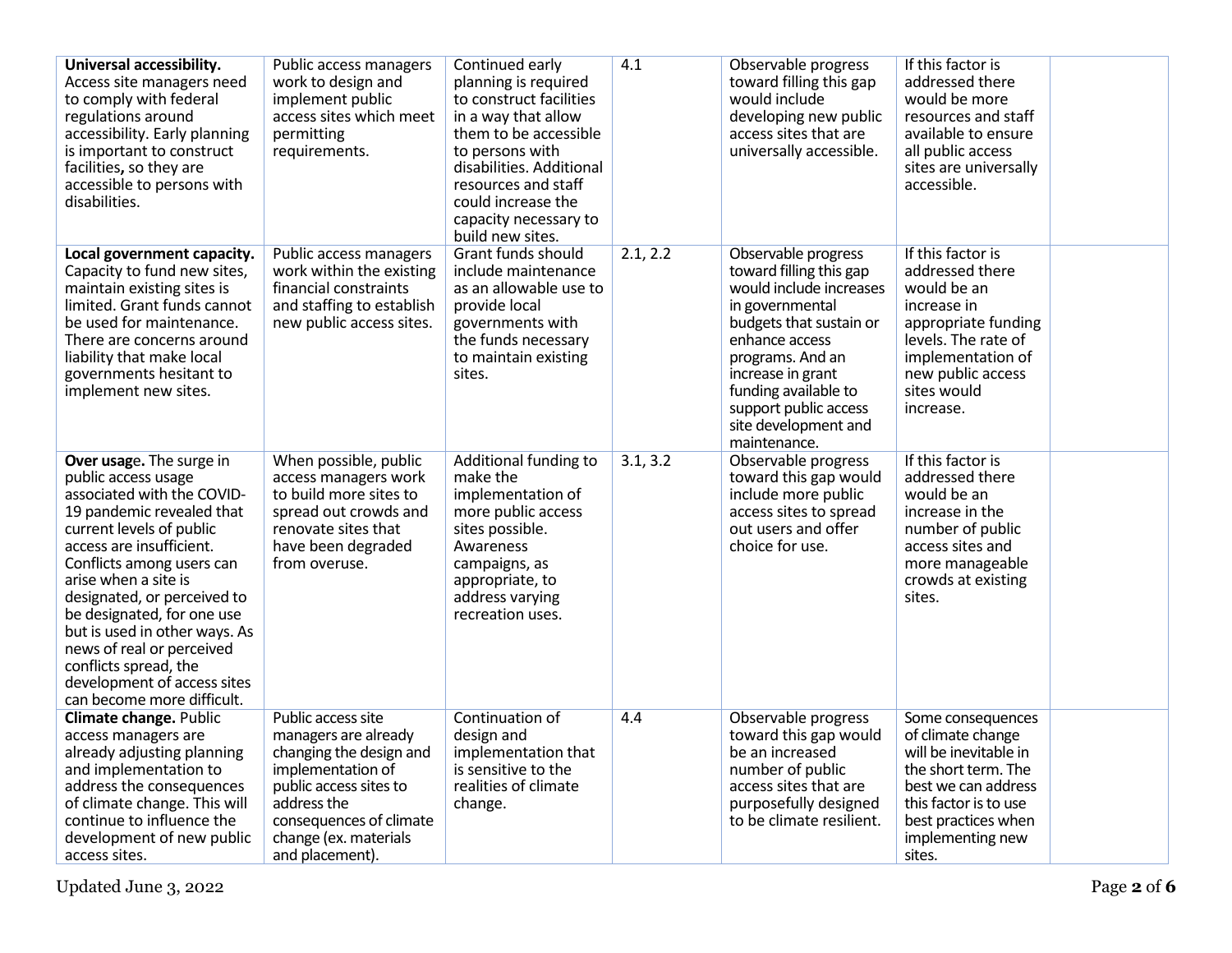|                 | <b>ACTIONS - 2022 - 2023</b>                                                                                                               |                                                                                                                                                  |                                                                                                                                                                                                                                                                        |                        |                                    |  |  |  |
|-----------------|--------------------------------------------------------------------------------------------------------------------------------------------|--------------------------------------------------------------------------------------------------------------------------------------------------|------------------------------------------------------------------------------------------------------------------------------------------------------------------------------------------------------------------------------------------------------------------------|------------------------|------------------------------------|--|--|--|
| <b>Action #</b> | <b>Description</b>                                                                                                                         | <b>Performance Target(s)</b>                                                                                                                     | Responsible<br>Party (or<br>Parties)                                                                                                                                                                                                                                   | Geographic<br>Location | <b>Expected</b><br><b>Timeline</b> |  |  |  |
|                 | Management Approach 1. Track progress towards the 300 new sites goal: At the end of each calendar year partners will compile a list of all |                                                                                                                                                  |                                                                                                                                                                                                                                                                        |                        |                                    |  |  |  |
|                 |                                                                                                                                            | new public access sites opened in their jurisdiction during the year. These sites will be tallied and tracked by NPS and counted towards the 300 |                                                                                                                                                                                                                                                                        |                        |                                    |  |  |  |
|                 | new sites by 2025 goal.                                                                                                                    |                                                                                                                                                  |                                                                                                                                                                                                                                                                        |                        |                                    |  |  |  |
| 1.1             | Report on new public access sites                                                                                                          | New public access sites opened in                                                                                                                | All state and                                                                                                                                                                                                                                                          | Watershed              | Annually                           |  |  |  |
|                 | opened each year.                                                                                                                          | watershed with target of 20 per year.                                                                                                            | federal partners                                                                                                                                                                                                                                                       |                        |                                    |  |  |  |
|                 |                                                                                                                                            |                                                                                                                                                  | in Public Access                                                                                                                                                                                                                                                       |                        |                                    |  |  |  |
|                 |                                                                                                                                            |                                                                                                                                                  | workgroup.                                                                                                                                                                                                                                                             |                        |                                    |  |  |  |
|                 |                                                                                                                                            |                                                                                                                                                  |                                                                                                                                                                                                                                                                        |                        |                                    |  |  |  |
|                 |                                                                                                                                            | Management Approach 2. Make funding for public access a priority: Sustain funding for development of new public access sites and                 |                                                                                                                                                                                                                                                                        |                        |                                    |  |  |  |
|                 |                                                                                                                                            | maintenance of existing sites, including maintenance dredging of small channels. Relevant state and federal funding or matching grant programs   |                                                                                                                                                                                                                                                                        |                        |                                    |  |  |  |
|                 | should consider prioritizing projects that include new public access sites.                                                                |                                                                                                                                                  |                                                                                                                                                                                                                                                                        |                        |                                    |  |  |  |
| 2.1             | Develop new public access sites by<br>targeting financial assistance<br>programs as appropriate.                                           | Evidence of grant/financial award programs<br>with application criteria supporting public<br>access development.                                 | State and federal<br>partners who<br>administer<br>appropriate<br>financial<br>assistance awards<br>programs (This list<br>includes VA DCR,<br>VA DGIF, PA<br>DCNR, MD DNR,<br>NPS, USFWS, WV<br>DNR, NY DEC, DE<br>DPR and DC DOE,<br>PA Fish and Boat<br>Commission) | Watershed              | 2022 - 2023                        |  |  |  |
| 2.2             | Provide agency budgets that<br>support public access<br>development and maintenance.                                                       | Provision of budgets that support public<br>access development and maintenance.                                                                  | State and federal<br>partners who<br>manage public<br>access programs<br>and decision<br>makers (i.e.,<br>legislators)                                                                                                                                                 | Watershed              | 2022 - 2023                        |  |  |  |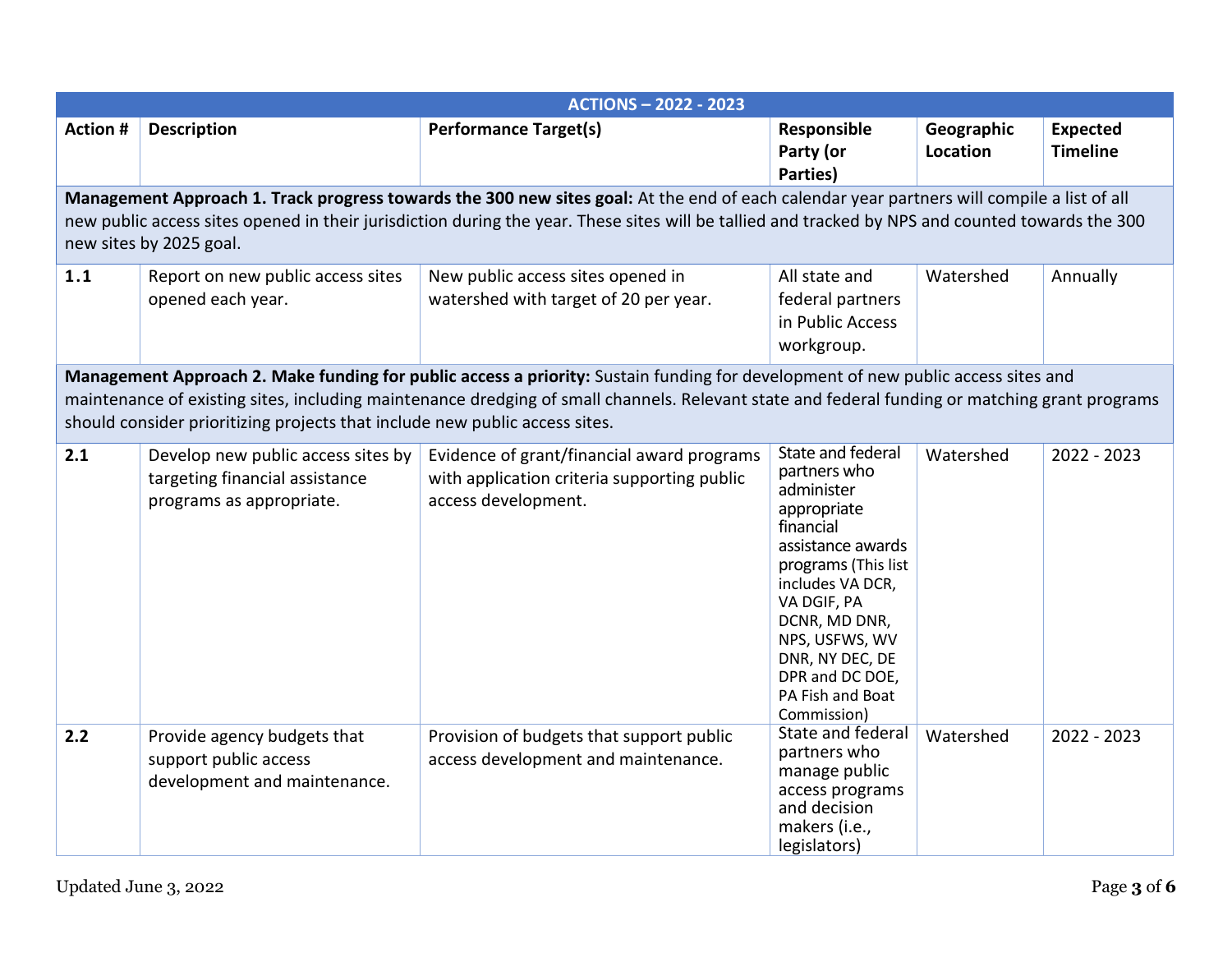|                 | <b>ACTIONS - 2022 - 2023</b>                                                                                                                                           |                                                                                                                                                                                                                                                                                                                                                                                                                                                             |                                                                                                                                                |                        |                                    |  |  |
|-----------------|------------------------------------------------------------------------------------------------------------------------------------------------------------------------|-------------------------------------------------------------------------------------------------------------------------------------------------------------------------------------------------------------------------------------------------------------------------------------------------------------------------------------------------------------------------------------------------------------------------------------------------------------|------------------------------------------------------------------------------------------------------------------------------------------------|------------------------|------------------------------------|--|--|
| <b>Action #</b> | <b>Description</b>                                                                                                                                                     | <b>Performance Target(s)</b>                                                                                                                                                                                                                                                                                                                                                                                                                                | Responsible<br>Party (or                                                                                                                       | Geographic<br>Location | <b>Expected</b><br><b>Timeline</b> |  |  |
|                 |                                                                                                                                                                        |                                                                                                                                                                                                                                                                                                                                                                                                                                                             | Parties)                                                                                                                                       |                        |                                    |  |  |
|                 |                                                                                                                                                                        | Management Approach 3. Enhance public access for a diverse population: The ways that the public in general use and access water resources is                                                                                                                                                                                                                                                                                                                |                                                                                                                                                |                        |                                    |  |  |
|                 |                                                                                                                                                                        | growing and changing. Partners should research and implement recommendations to improve access for all communities.                                                                                                                                                                                                                                                                                                                                         |                                                                                                                                                |                        |                                    |  |  |
| 3.1             | Improve access to water-based<br>resources and associated green<br>space, with specific emphasis on<br>currently underserved<br>neighborhoods and communities.         | Increase connectedness where feasible to<br>existing or new public access sites to make<br>them more accessible to urban populations.                                                                                                                                                                                                                                                                                                                       | Each state and<br>jurisdiction in the<br>watershed as staff<br>and funding<br>allows. Urban<br>areas throughout<br>the watershed.              | Watershed              | 2022 - 2023                        |  |  |
| 3.2             | Expand opportunities for people to<br>become more connected to the<br>watershed through recreation as a<br>first step toward developing an<br>interest in stewardship. | Distribute the results of the Public Access<br>Benefits and Barriers Research to<br>practitioners who can use the information to<br>improve strategies. The research aims, in<br>part, to identify barriers that prevent<br>traditionally underserved residents from<br>using public access sites and to provide<br>recommendations on how to best address<br>those barriers.                                                                               | <b>Public Access</b><br>Workgroup w/<br><b>CBP</b><br>Communications<br>Team                                                                   | Watershed              | 2022 - 2023                        |  |  |
|                 |                                                                                                                                                                        | Convene as a workgroup to review the<br>findings of the Benefits and Barriers<br>Research Project and discuss how the<br>findings might apply to each state. Special<br>attention should be paid to the<br>recommendations around how to address<br>the barriers that prevent traditionally<br>underserved residents from utilizing public<br>access sites. Invite other agency staff as<br>appropriate.<br>Increase the diversity and number of new public | <b>Public Access</b><br>Workgroup<br>members, w/<br>other<br>appropriate<br>agency staff, CBP<br>Communications<br>Team<br>Federal, state, and | Watershed<br>Watershed | 2022 - 2023<br>2022 - 2023         |  |  |
|                 |                                                                                                                                                                        | access site users through programs that engage<br>both families and youth. This could include such                                                                                                                                                                                                                                                                                                                                                          | local agencies as                                                                                                                              |                        |                                    |  |  |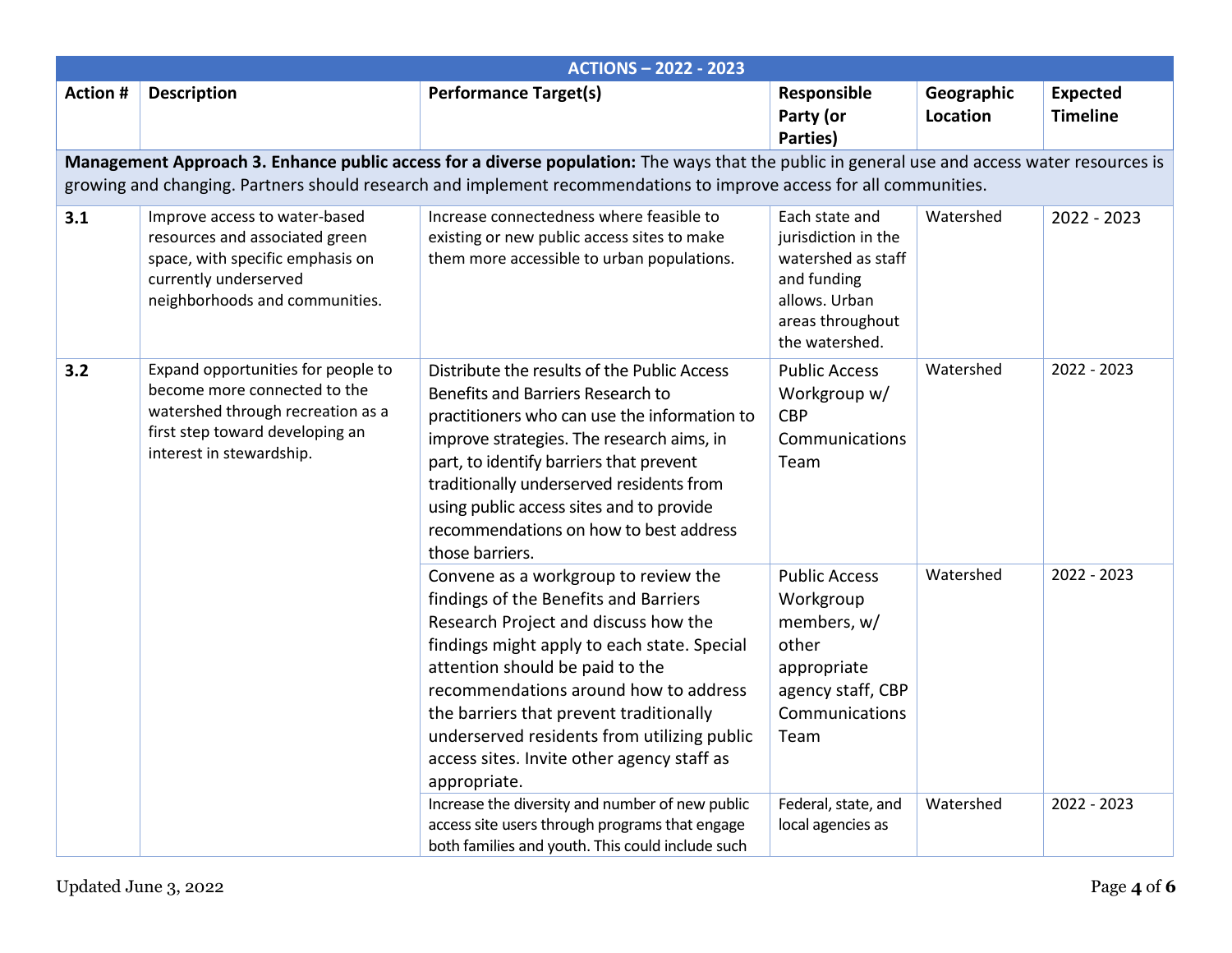|                 | <b>ACTIONS - 2022 - 2023</b>                                                                                                                                                                                                                                                                                                                                                                                                                                                                                         |                                                                                                                                                                                                                                                                         |                                                                                               |                        |                                    |  |  |
|-----------------|----------------------------------------------------------------------------------------------------------------------------------------------------------------------------------------------------------------------------------------------------------------------------------------------------------------------------------------------------------------------------------------------------------------------------------------------------------------------------------------------------------------------|-------------------------------------------------------------------------------------------------------------------------------------------------------------------------------------------------------------------------------------------------------------------------|-----------------------------------------------------------------------------------------------|------------------------|------------------------------------|--|--|
| <b>Action #</b> | <b>Description</b>                                                                                                                                                                                                                                                                                                                                                                                                                                                                                                   | <b>Performance Target(s)</b>                                                                                                                                                                                                                                            | Responsible<br>Party (or<br>Parties)                                                          | Geographic<br>Location | <b>Expected</b><br><b>Timeline</b> |  |  |
|                 |                                                                                                                                                                                                                                                                                                                                                                                                                                                                                                                      | activities as kids in kayaks, canoe mobile, and the<br>Youth Conservation Corps (YCC).                                                                                                                                                                                  | appropriate and as<br>resources allow.                                                        |                        |                                    |  |  |
|                 |                                                                                                                                                                                                                                                                                                                                                                                                                                                                                                                      | Increase multilingual signage that meets needs<br>of a diverse user population near a site.                                                                                                                                                                             | Federal, state, and<br>local agencies as<br>appropriate and as<br>resources allow.            | Watershed              | 2022 - 2023                        |  |  |
|                 | Management Approach 4. Comprehensive Planning Approach for Public Access sites: Public access to waterways should continue to be an<br>important component in recreation plans at all levels of government to achieve the Public Access goal. Support for planning and design through<br>funding and technical assistance will be key to effective master planning of public access sites to address changing use patterns, federal and<br>state standards and guidelines such as accessibility, and climate change. |                                                                                                                                                                                                                                                                         |                                                                                               |                        |                                    |  |  |
| 4.1             | Provide technical assistance<br>and/or funding for site<br>assessment, pre- planning, project<br>design, and<br>compliance/permitting to local<br>access site development partners.                                                                                                                                                                                                                                                                                                                                  | Within resource limitations, federal and state<br>staff provide assistance to local partners when<br>opportunities are identified.                                                                                                                                      | All state and<br>federal partners<br>that are involved<br>with the Public<br>Access workgroup | Watershed              | 2022 - 2023                        |  |  |
| 4.2             | As a part of ongoing planning and<br>update cycles, agency partners<br>evaluate the potential of additional<br>public access opportunities on<br>lands under their control. When<br>master plans or resource<br>management plans are updated,<br>the potential for increased public<br>access will be evaluated and<br>included in the new plans as<br>appropriate. Planning is contingent<br>on scheduled review cycles as well<br>as on staff availability, resources,<br>and funding.                             | Incorporation of new public access sites in any<br>new, revised, or updated master plan as<br>appropriate. This could be particularly<br>beneficial on sites that already have<br>infrastructure and in-place management that<br>could incorporate new types of access. | All federal and<br>state land<br>managers with<br>suitable<br>properties in the<br>watershed. | Watershed              | 2022 - 2023                        |  |  |